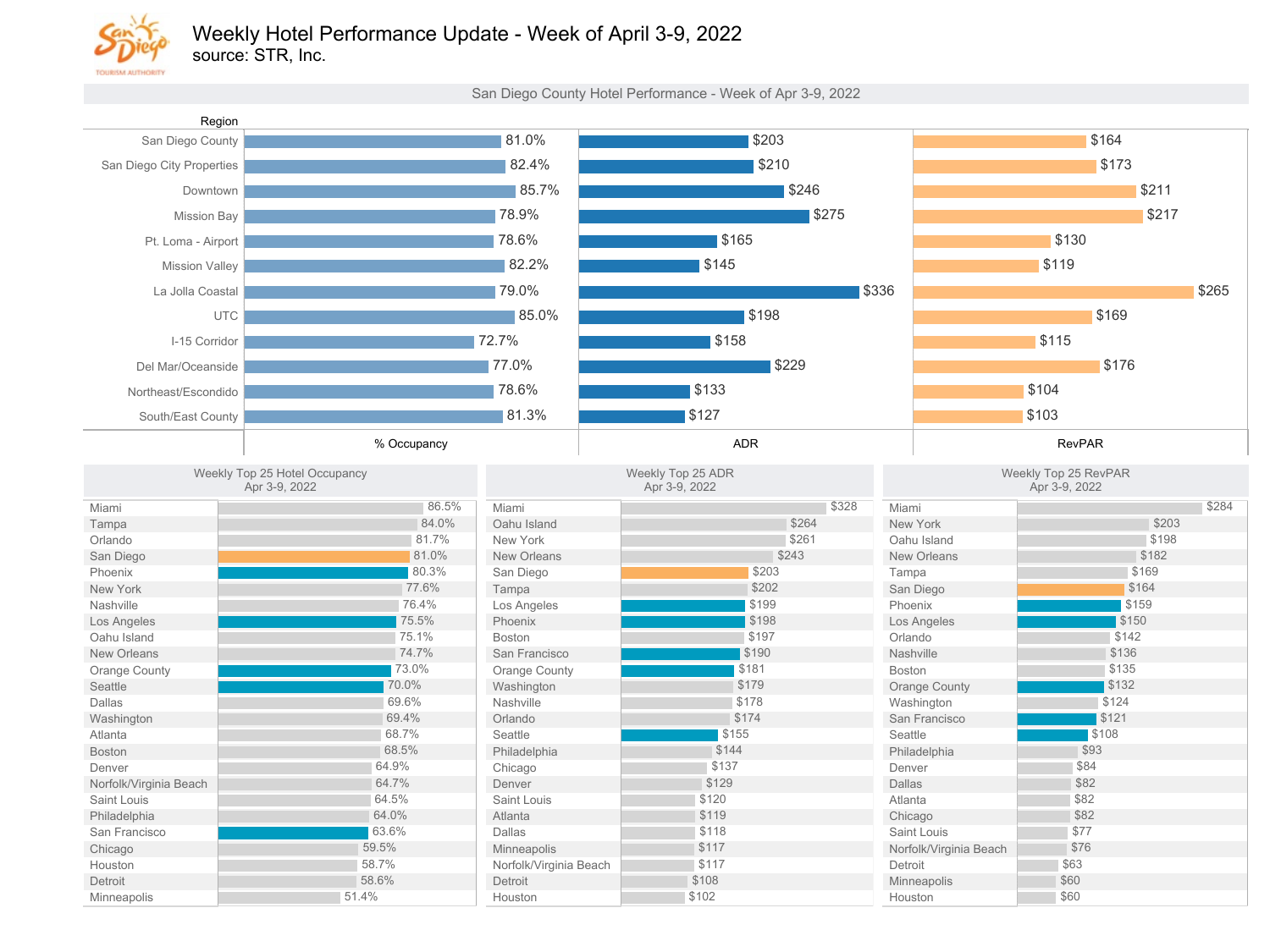

San Diego County Weekly Demand & Average Rate Trend Calendar Years 2019-2022, through April 9, 2022 Source: STR, Inc



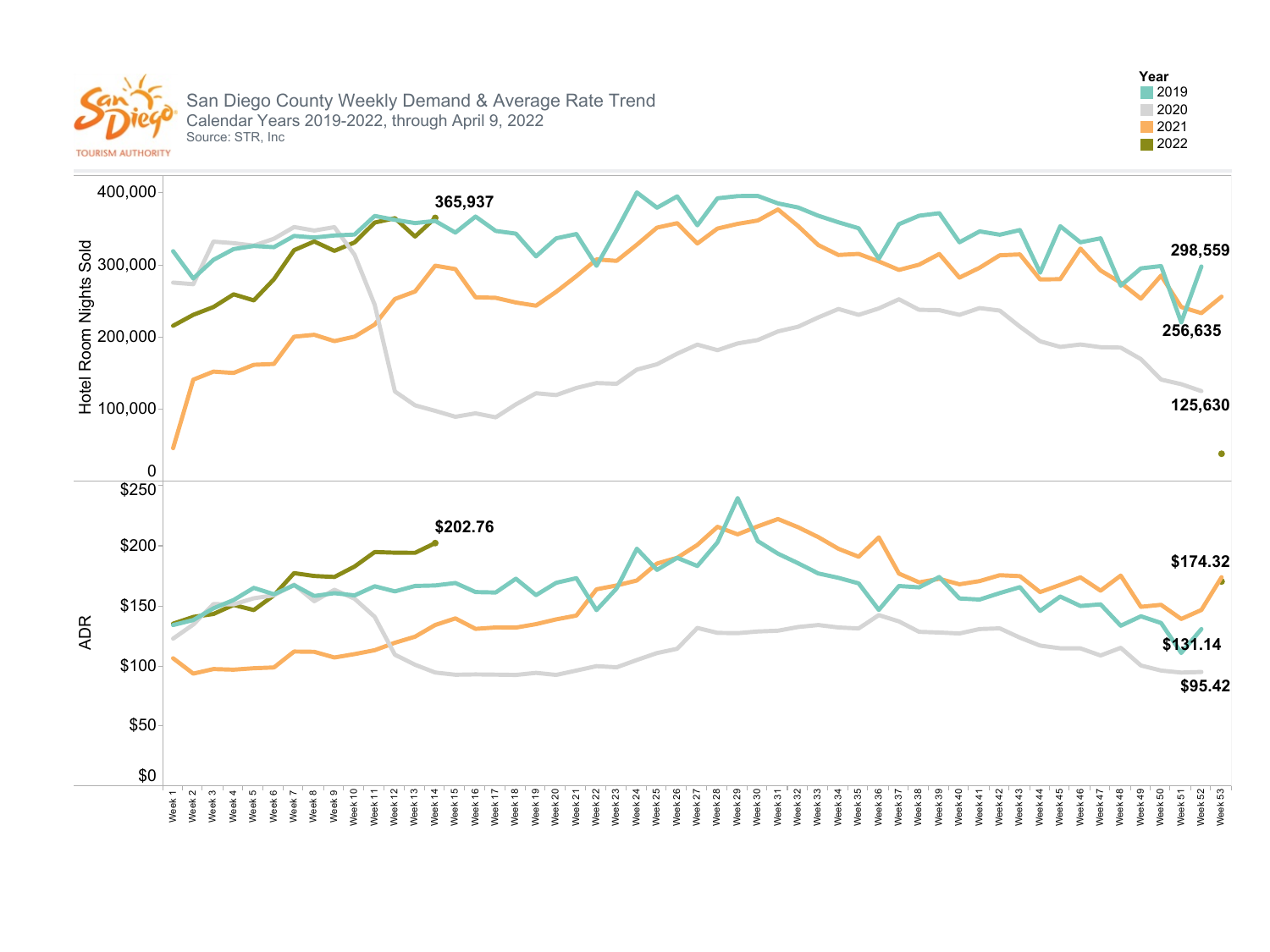

## Last Week's Daily Hotel Performance by Region

Source: STR, Inc.

RevPAR

Sun,April03 Mon,April04 Tue,April05 Wed,April06 Thu,April07 Fri,April08 Sat,April09 San Diego City Properties Rooms Sold % Occupancy ADR RevPAR Downtown Rooms Sold %Occupancy ADR RevPAR **Mission Valley** Rooms Sold %Occupancy ADR RevPAR Pt. Loma - Airport Rooms Sold %Occupancy ADR RevPAR **Mission Bay** Rooms Sold % Occupancy ADR RevPAR La Jolla Coastal Rooms Sold % Occupancy ADR RevPAR UTC Rooms Sold % Occupancy ADR RevPAR I-15Corridor Rooms Sold % Occupancy ADR RevPAR Del Mar/Oceanside Rooms Sold %Occupancy ADR RevPAR South/East County Rooms Sold %Occupancy ADR RevPAR Northeast/Escondido Rooms Sold %Occupancy ADR \$195.37 \$218.87 89.3% 35,912 \$178.67 \$210.77 84.8% 34,106 \$161.50 \$197.77 81.7% 32,854 \$176.85 \$208.43 84.9% 34,137 \$179.35 \$215.07 83.4% 33,550 \$168.32 \$208.79 80.6% 32,434 \$147.81 \$205.45 71.9% 28,945 \$206.38 \$234.73 87.9% 13,052 \$186.97 \$227.09 82.3% 12,222 \$181.95 \$227.76 79.9% 11,859 \$221.41 \$253.03 87.5% 12,990 \$241.82 \$263.20 91.9% 13,639 \$228.29 \$257.95 88.5% 13,138 \$210.12 \$257.02 81.8% 12,136 \$162.80 \$172.51 94.4% 7,481 \$147.94 \$163.75 90.3% 7,162 \$120.43 \$139.18 86.5% 6,859 \$118.99 \$139.64 85.2% 6,755 \$102.67 \$134.97 76.1% 6,030 \$96.18 \$127.56 75.4% 5,977 \$84.55 \$124.79 67.8% 5,371 \$166.64 \$186.82 89.2% 4,351 \$152.19 \$181.38 83.9% 4,093 \$132.07 \$160.02 82.5% 4,026 \$125.95 \$158.47 79.5% 3,877 \$118.94 \$156.38 76.1% 3,710 \$110.07 \$154.25 71.4% 3,481 \$103.79 \$153.19 67.8% 3,305 \$280.42 \$324.12 86.5% 2,740 \$254.77 \$299.50 85.1% 2,694 \$212.06 \$262.86 80.7% 2,555 \$207.84 \$256.12 81.1% 2,570 \$201.18 \$259.53 77.5% 2,455 \$197.43 \$255.31 77.3% 2,449 \$166.65 \$260.25 64.0% 2,028 \$301.44 \$361.97 83.3% 1,514 \$295.93 \$357.95 82.7% 1,503 \$272.01 \$329.90 82.5% 1,499 \$272.21 \$321.97 84.5% 1,537 \$268.19 \$341.68 78.5% 1,427 \$230.53 \$314.65 73.3% 1,332 \$216.06 \$314.99 68.6% 1,247 \$185.26 \$205.82 90.0% 3,740 \$178.23 \$204.51 87.1% 3,621 \$165.63 \$198.96 83.2% 3,459 \$185.97 \$201.91 92.1% 3,827 \$184.26 \$203.40 90.6% 3,764 \$168.09 \$196.73 85.4% 3,550 \$112.26 \$168.38 66.7% 2,770 \$151.31 \$173.56 87.2% 1,741 \$134.13 \$169.96 78.9% 1,576 \$106.02 \$150.37 70.5% 1,408 \$111.16 \$152.88 72.7% 1,452 \$108.49 \$150.46 72.1% 1,440 \$113.22 \$158.00 71.7% 1,431 \$81.95 \$146.52 55.9% 1,117 \$226.64 \$264.38 85.7% 6,125 \$203.87 \$249.98 81.6% 5,827 \$174.48 \$222.97 78.3% 5,591 \$173.66 \$218.57 79.5% 5,677 \$170.40 \$218.98 77.8% 5,560 \$154.34 \$211.51 73.0% 5,214 \$132.09 \$209.08 63.2% 4,514 \$136.69 \$148.62 92.0% 6,104 \$123.44 \$139.54 88.5% 5,871 \$101.97 \$120.79 84.4% 5,603 \$98.37 \$120.18 81.9% 5,433 \$93.49 \$119.42 78.3% 5,196 \$89.55 \$118.00 75.9% 5,037 \$78.80 \$115.50 68.2% 4,528 \$154.19 90.4% 4,407 \$146.79 85.6% 4,177 \$124.56 79.6% 3,883 \$122.89 78.9% 3,849 \$129.56 74.5% 3,633 \$123.64 73.9% 3,605 \$122.44 66.9% 3,263

\$96.51

\$91.39

\$81.92

\$139.33

\$125.72

\$99.17

\$96.99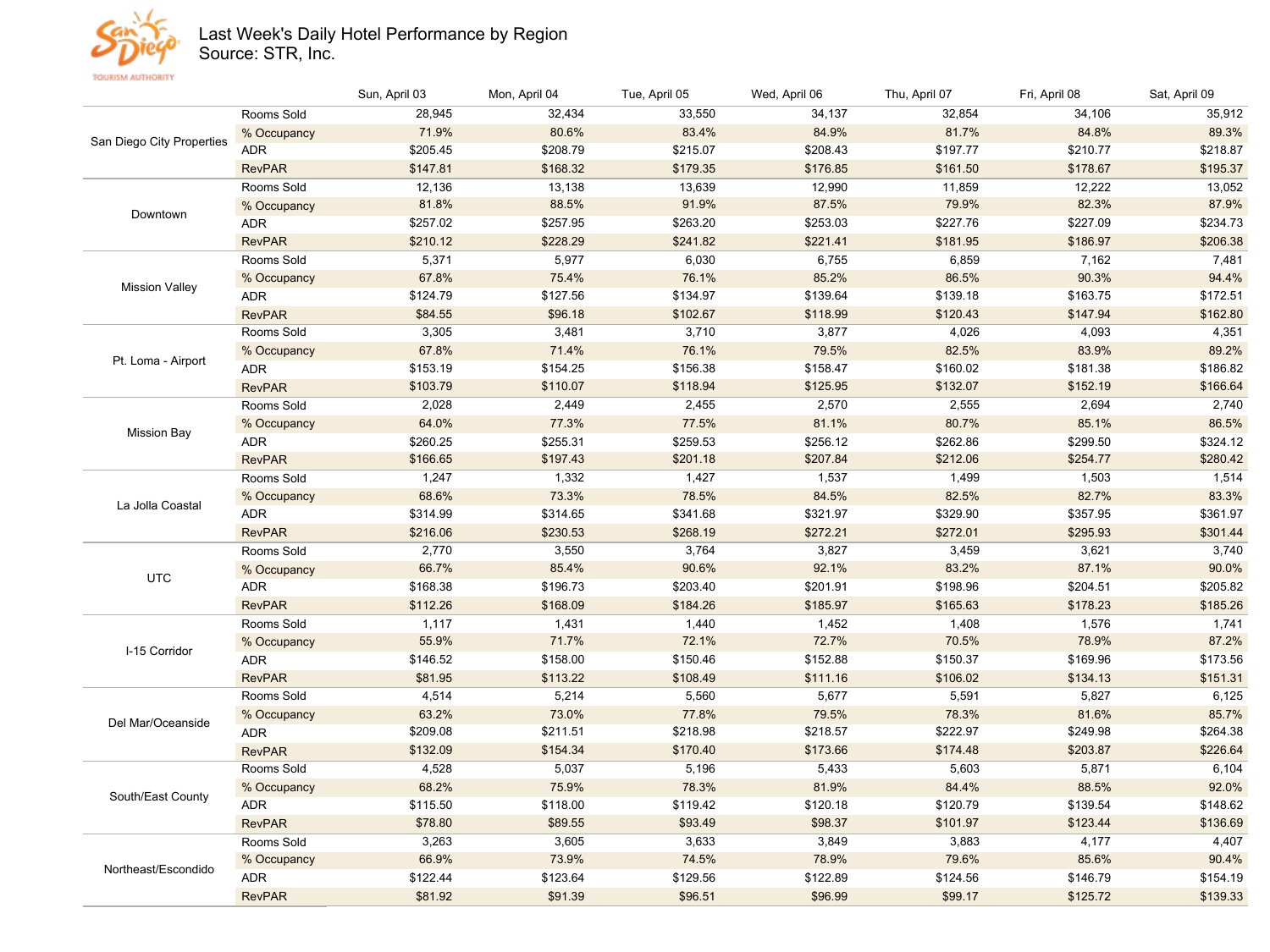

## Day of Week Occupancy and ADR Patterns By Region Week of Apr 3-9, 2022

Weekly min & max noted